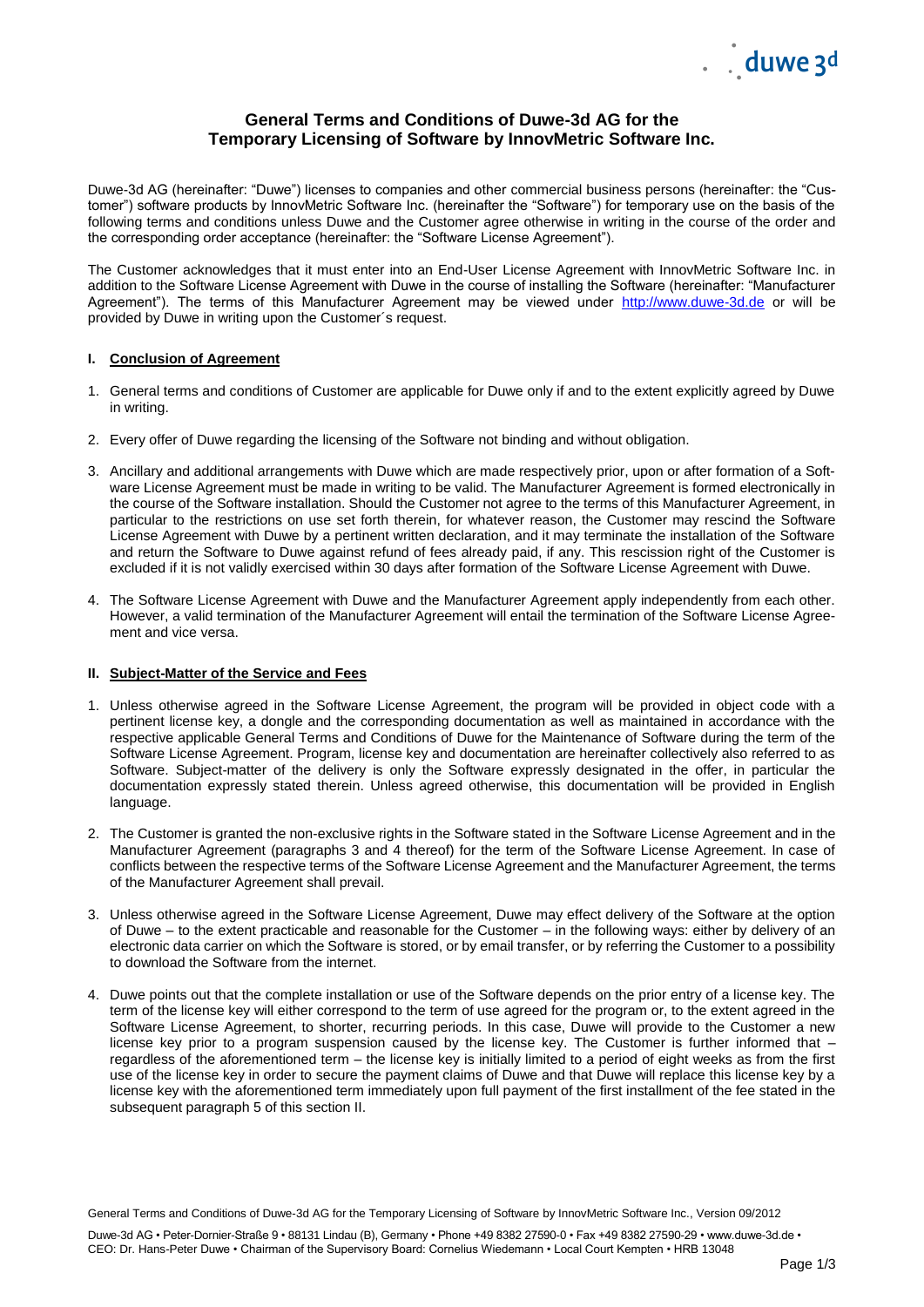5. The Software is licensed and maintained at the fee or the periodically recurring installments stated in the Software License Agreement, which is payable by the Customer without deduction. The prices stated in the Software License Agreement are net amounts which do not include taxes and other duties.

## **III. Warranty**

- 1. The Customer must notify defects (material and title defects) in accordance with the statutory provisions, in any case including a detailed description of the defect. A material defect only exists if it can be reproduced or if it can be displayed by means of machine-generated issues.
- 2. Software which has a material or title defect upon delivery or during the agreed term of use may at the option of Duwe be repaired, replaced or re-provided. Duwe may also fulfill its obligation for secondary performance in case of material defects of the Software by providing maintenance services in accordance with the respective current Duwe General Terms and Conditions for the Maintenance or by providing a new version of the Software or by taking circumvention measures, if the compatibility and functionality of the Software remain substantially unaffected, respectively, and if these measures are reasonable for the Customer in the individual case. Further claims due to material or title defects, in particular any claims for compensation of expenses or damages, only exist in accordance with the statutory provisions in case of a final failure of secondary performance and in case Duwe acted with willful intent or negligence.
- 3. To the extent it is not possible for Duwe to remove title defects at appropriate and reasonable conditions pursuant to paragraph 2 or by other suitable means, Duwe may terminate this Agreement extraordinarily.

#### **IV. Replacement Dongle**

- 1. In case of a malfunction of a provided dongle, the Customer may request a replacement dongle free of charge by returning the faulty dongle to Duwe.
- 2. In case of a loss of the dongle, the Customer may only request replacement delivery against renewed payment of the fee stated in section II paragraph 5 which must be paid for the term of use during which the loss occurred.

## **V. Liability**

- 1. Duwe is liable
	- without any fault in case of claims under applicable strict product liability law,
	- in case of fraudulent misrepresentation.
	- in case of willful intent and gross negligence,
	- in case of simple negligence, for damages due to injury of body and health,
	- in case of simple negligence, in case of breach of core duties under the Agreement.
- 2. The preceding liability also applies in case Duwe´s vicarious agents acted willfully or negligently, provided that they are legal representatives or employees of Duwe. In case of other vicarious agents, the objective liability of Duwe is limited to cases in which these vicarious agents acted with gross negligence or willful intent.
- 3. Duwe´s liability is limited to the typically foreseeable damages. In case of loss of data, the liability is limited to the typical restoration costs which would have arisen in case of regular and risk-adequate production of back-up copies.
- 4. In all other cases, the liability of Duwe is excluded. This also applies to the liability of employees, representatives and vicarious agents of Duwe.

#### **VI. Information Obligations**

- 1. The Customer is obligated to notify Duwe in writing about the removal of a copy protection or similar protection routine from the program code immediately. The necessary disruption of the program use required for this type of permitted program modification must be described by the Customer as detailed as possible, using its best efforts. The description duty includes a detailed description of the disruption symptoms occurred, the estimated cause of disruption and in particular a detailed description of the undertaken program modification.
- 2. Upon request, the Customer will inform Duwe whether and to which extent the Software is used in accordance with the Software License Agreement and whether the obligation pursuant to section VII paragraph 3 is complied with. After prior written notice by Duwe, Duwe may check compliance with these obligations by the Customer on the Customer´s premises. The Customer may request formation of a reasonable non-disclosure agreement as a condition precedent to such a control visit. The costs of the control visit will be borne by the Customer if a breach of obligation by the Customer is determined.

General Terms and Conditions of Duwe-3d AG for the Temporary Licensing of Software by InnovMetric Software Inc., Version 09/2012

Duwe-3d AG • Peter-Dornier-Straße 9 • 88131 Lindau (B), Germany • Phone +49 8382 27590-0 • Fax +49 8382 27590-29 • www.duwe-3d.de • CEO: Dr. Hans-Peter Duwe • Chairman of the Supervisory Board: Cornelius Wiedemann • Local Court Kempten • HRB 13048